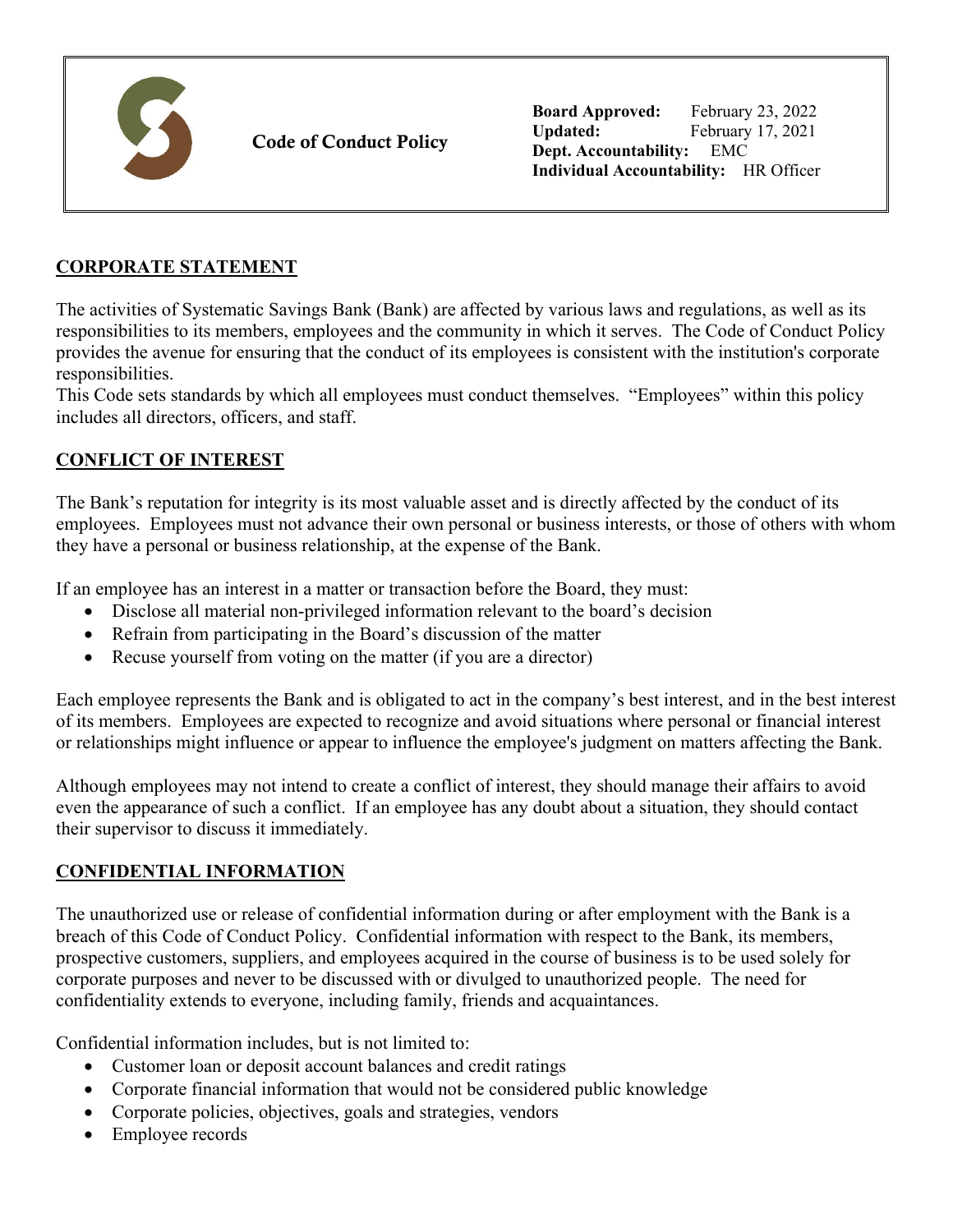### **ACCOUNTING AND FINANCIAL INFORMATION**

The Bank maintains the highest standards in preparing the accounting and financial information disclosed to the public. There should never be issued any information that is false, misleading, incomplete, or data which would lead to mistrust by the public or our members.

## **EMBEZZLEMENT, THEFT, AND MISAPPLICATION OF FUNDS**

Each employee is held responsible for maintaining accurate and complete records. Anyone who embezzles, steals, or willfully misappropriates any monies, funds, or credits of the Bank is subject to the loss of their position, along with a fine, imprisonment or both.

## **RELATIONSHIP WITH THE MEDIA**

A relationship with the media is an important one that affects our image in the community. Employees should refer all questions or requests for information from reporters or other media representatives to the Bank's Chairman of the Board or the Bank's President to ensure consistency and accuracy of information.

## **GIFTS OF VALUE**

It is a federal crime for any employee of a financial institution to corruptly solicit for the benefit of any person anything of value from anyone in return for any business, service or confidential information, intending to be influenced or rewarded, either before or after a transaction is discussed or consummated. This solicitation is meant for the receiving or the giving of a valuable commodity, either directly or indirectly. Systematic Savings Bank has made the decision that any "gift" in excess of \$500 is to be brought before the compliance committee or management team for determination of how the gift should be handled.

Things of value exchanged between family members or social friends are not covered by this policy, if they are exchanged solely because of the relationship and not in connection with a business transaction.

### **ESTATE MATTERS**

No employee or member of an employee's family may accept any benefit under a will or trust instrument of a customer of the Bank. No employee or member of an employee's family may act in any fiduciary capacity under a will, trust, or other instrument of a customer of the Bank unless prior senior management approval has been obtained, after consultation with legal counsel. These restrictions do not cover estate documents for the employees' family.

# **OUTSIDE ACTIVITIES**

Employees' outside activities must not interfere or conflict with the interest of the Bank. Acceptance of outside employment, outside speaking engagements, election to the board of directors of other organizations, and participation in activities on behalf of outside organizations or in political activities represent potential conflicts of interest.

Other employment opportunities are permissible, but discouraged. Employees should not engage in outside employment that would adversely affect the quality of work that must be devoted to their duties at the Bank. Employees must disclose all outside employment to senior management and obtain prior approval.